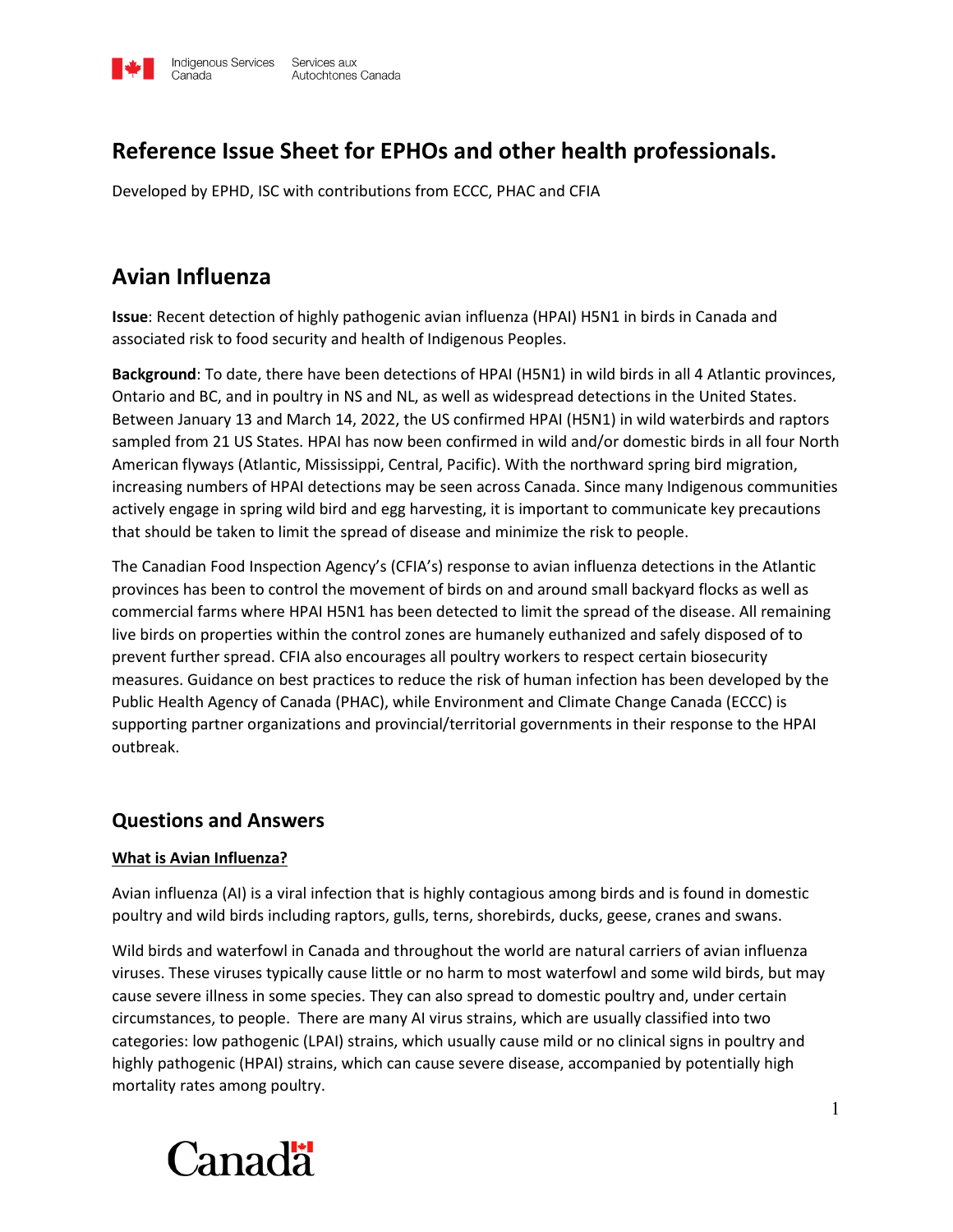## **What is the risk to humans?**

The risk of HPAI (H5N1) infection in the general public is considered low. There is no evidence to suggest that the avian influenza virus can be transmitted to humans through the consumption of fully cooked game birds or eggs. In general, human cases of avian influenza are caused by close, prolonged contact with infected live or dead poultry or contaminated environments. While the risk of human infection with avian influenza viruses is low, individuals should be cautious when handling wild birds.

Globally, since January 2003 , there have been 863 cases of human infection with avian influenza (H5N1) virus reported from 18 countries, however, only 3 human infections have been reported since 2020 (WHO). Approximately 92% of confirmed cases and deaths from H5N1 have occurred in five countries - China, Egypt, Indonesia, Thailand, and Vietnam. (Public Safety Canada

[https://www.publicsafety.gc.ca/cnt/rsrcs/pblctns/nml-pndmc-nflnz/index-en.aspx\)](https://www.publicsafety.gc.ca/cnt/rsrcs/pblctns/nml-pndmc-nflnz/index-en.aspx). Fortunately, recent strains of H5N1 seen in North America appear to be less likely to infect humans and the risk of infection in the general public is considered low (US CDC [https://www.cdc.gov/flu/avianflu/spotlights/2021-](https://www.cdc.gov/flu/avianflu/spotlights/2021-2022/h5n1-low-risk-public.htm) [2022/h5n1-low-risk-public.htm\)](https://www.cdc.gov/flu/avianflu/spotlights/2021-2022/h5n1-low-risk-public.htm).

#### **What are precautions that the general public can take?**

As a general guideline, members of the public should not handle dead wild birds or live birds *that are acting strangely*. If contact with wild birds is unavoidable:

- Wear any available personal protective equipment (PPE) on hand (i.e. gloves, mask, eye protection)
- Pick up carcass with gloves or use a doubled plastic bag
- Avoid contact with blood, body fluids and feces
- Wash your hands thoroughly with soap and warm water

If you observe sick or dead birds and suspect that disease may be involved, contact your local Conservation Officer or the [Canadian Wildlife Health Cooperative](http://www.cwhc-rcsf.ca/report_submit.php) at 1- 800-567-2033.

## **Can I feed wild birds?**

- **Do not feed wild birds by hand**
- Feeders at or near poultry operations / domestic animals should be removed
- Backyard bird feeders and baths should be cleaned regularly using solutions of 25ml bleach to 2L water (1:80 dilution), rinsed and let dry

#### **What are precautions that hunters should take?**

*It is considered safe to hunt, handle, and eat healthy game birds.* However, because exposure to avian influenza can occur when handling wild birds and waterfowl, we recommend that you:

• Avoid hunting game birds and waterfowl in areas where an outbreak of avian influenza has been reported or where sick or dead birds are found. Before you hunt, check that restrictions in your area have not changed.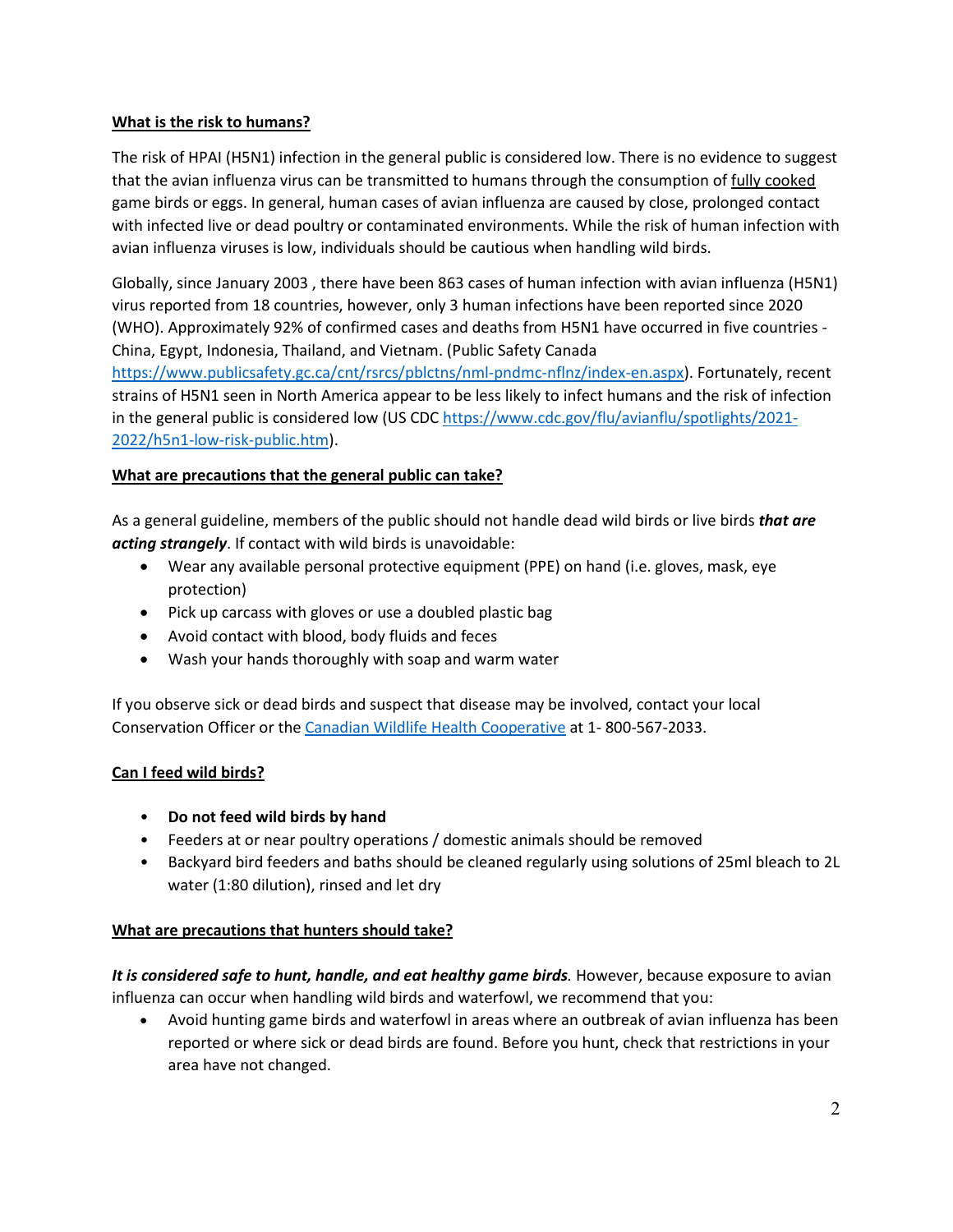- Do not handle or eat sick birds or birds that have died from unknown causes.
- When handling or cleaning game:
	- $\circ$  Minimize direct contact with blood, feces, and respiratory secretions of all wild birds
	- o Always work in a well-ventilated environment
		- If working outdoors, try to stay upwind of birds to avoid inhaling dust, feathers and aerosols
	- o Do not eat, drink, or smoke while handling birds
	- o Avoid touching your face with unwashed hands
	- o Wear gloves (for example, vinyl, latex, nitrile, rubber) as much as possible
	- $\circ$  Wash hands with soap and warm water immediately after you have finished. If you do not have access to water, use hand sanitizer or wipe with at least 60% alcohol
	- $\circ$  Keep young children and pets away from areas that could be contaminated
- After you are done cleaning game, thoroughly clean and disinfect tools and work surfaces with soapy water, and then use a household disinfectant or bleach solution (25ml bleach to 2L water)
- Immediately remove and wash and/or change clothing and footwear that may be contaminated with blood, feces or respiratory secretions
	- $\circ$  Not only does this protect your health, but also helps to prevent the spread of the virus to other birds and domestic poultry, as well as other people, animals or pets.
- **If you become ill after handling birds, contact your health care provider as soon as possible and inform them that you have been in contact with wild birds**

It is important to note that not all infected birds appear sick.

## **What precautions should be taken when harvesting eggs?**

Highly pathogenic avian influenza virus can be found on the shell and in the whites and yolk of eggs laid by infected birds

While there is no documented evidence of humans getting avian influenza from handling eggs or consuming eggs that have been fully cooked, in order to reduce your risk of exposure to avian influenza and other pathogens, it is recommended that you:

- Avoid harvesting eggs in areas where an outbreak of avian influenza has been reported or where sick or dead birds are found.
- Practice good hand hygiene while harvesting and handling eggs
	- $\circ$  Wear gloves (e.g. vinyl, latex, nitrile, rubber) when handling eggs if possible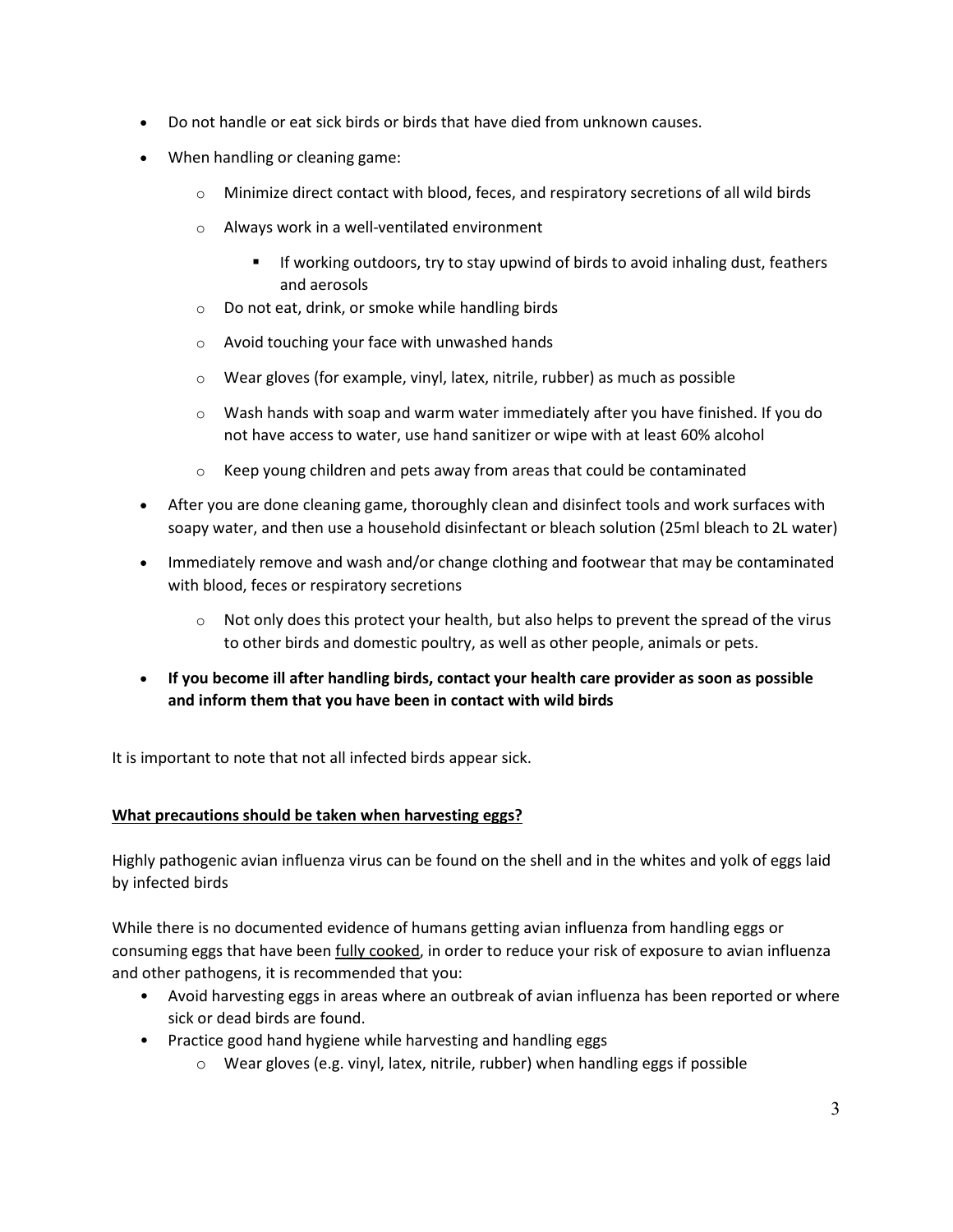- $\circ$  Always wash your hands before and after handling eggs use hand sanitizer when you can't use soap and water
- $\circ$  Avoid touching your face and don't eat, drink or smoke when handling eggs
- Separate clean and dirty eggs during collection and throw away cracked and very dirty eggs covered with feces
- Eggs should be dry cleaned only: rub dirt and debris off of eggs with a clean and dry paper towel, cloth, or brush
	- o Washing or soaking eggs with water can affect the egg shell and allow germs to enter the egg
- Always wash all egg collecting and cleaning equipment with soap and water after use, and then disinfect using a bleach solution (25ml bleach to 2L water)

## **What precautions should be taken when accessing bird nesting areas?**

Avian Influenza can spread between (different) bird communities by transferring potentially contaminated material (i.e., bird droppings (feces), dirt, fresh water) between bird nesting areas. While egg harvesting, there are steps you can take to help reduce the possible spread of avian influenza.

- Items to bring/wear: Rubber boots, gloves (multiple pairs), small brush for cleaning, hand sanitizer
- When travelling between separate bird communities (i.e., moving far distances between islands or on land):
	- o Brush off organic material (i.e., dirt, bird droppings, plant matter) from clothing.
	- $\circ$  Remove organic material (i.e., dirt, bird droppings, plant matter) from rubber boots by stomping feet and/or using a brush to clean the bottom of the boots. After  $\frac{div}{dx}$  cleaning boots using a brush, you can use nearby salt water to rinse them.
	- $\circ$  Change gloves and/or wash hands/use hand sanitizer in between bird nesting areas.
- While in a bird nesting area, try to minimize contact with freshwater ponds or wet areas, if possible.
- When preparing and having meals on islands try to select a site furthest away from bird community activity.

#### **How do you cook or prepare wild bird meat/harvested eggs?**

## *There is no evidence to suggest that fully cooked game birds or eggs are a source of avian influenza infection for people.*

To reduce your risk of exposure to avian influenza and other pathogens, it is important to follow these recommended guidelines:

• Cook game meat / eggs thoroughly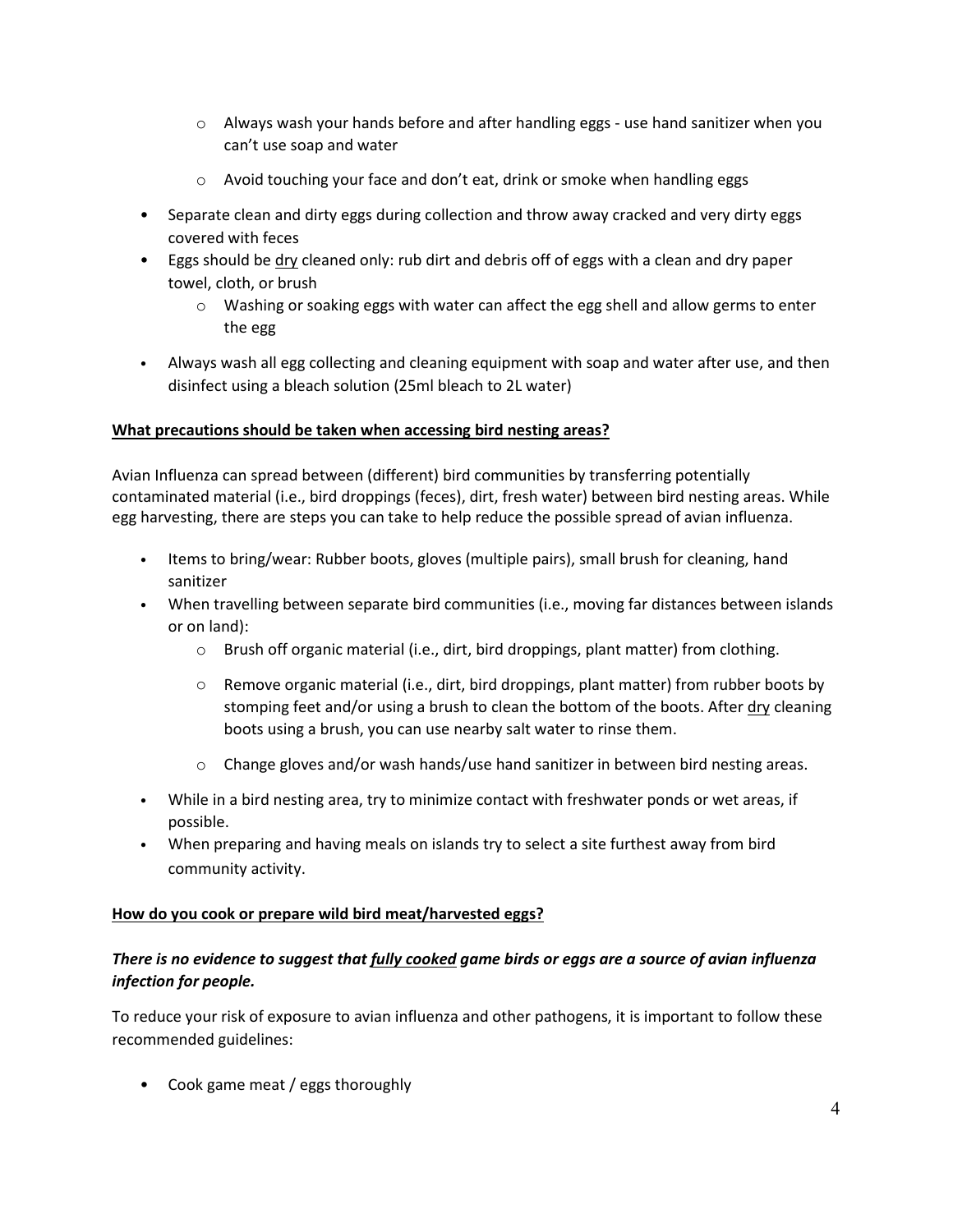- $\circ$  Cook eggs to an internal temperature of 74°C (165°F) Avoid consuming eggs raw or partially cooked (runny yolk); Also avoid using raw eggs in foods that will not be cooked, baked or heat-treated in other ways.
- o Cook meat pieces and cuts to an internal temperature of 74°C (165°F)
- o Cook whole birds to an internal temperature of 82°C (180°F)
- Follow general safe food handling practices such as:
	- $\circ$  Keeping raw meat separate from other food products to avoid cross contamination
	- o Washing hands often, including before and after handling raw meat
	- $\circ$  Thoroughly cleaning contaminated tools and work surfaces with hot, soapy water and then using a household disinfectant or a solution of 25ml bleach and 2L water

The avian influenza virus can survive freezing, therefore, dead birds found and collected by community members for avian influenza testing by Indigenous conservation officers should be stored separately from other community freezer items (e.g. harvested wild meat and eggs). Good hand hygiene should always be practiced.

To find out if an AI outbreak has occurred in your area, contact your local provincial or territorial wildlife management office. Maps are available to show locations where AI has been detected in wild birds and poultry in North America: [https://www.usgs.gov/media/images/distribution-highly-pathogenic-avian](https://www.usgs.gov/media/images/distribution-highly-pathogenic-avian-influenza-h5-and-h5n1-north-america-20212022)[influenza-h5-and-h5n1-north-america-20212022;](https://www.usgs.gov/media/images/distribution-highly-pathogenic-avian-influenza-h5-and-h5n1-north-america-20212022) The World Organization for Animal Health (OIE) also provides a useful map with more details: [https://wahis.oie.int/#/report-info?reportId=50780.](https://wahis.oie.int/#/report-info?reportId=50780) A Canadian-specific dashboard will soon be available at the Canadian Wildlife Health Cooperative (CWHC) website. Meanwhile, see: [http://www.cwhc-rcsf.ca/avian\\_influenza\\_biweekly\\_reports.php](http://www.cwhc-rcsf.ca/avian_influenza_biweekly_reports.php) for biweekly reports of AI in your province or territory.

## **Other useful links:**

## Public Health Agency of Canada (PHAC):

Wild birds and avian influenza – Handling guidelines (English): [https://www.canada.ca/en/public](https://www.canada.ca/en/public-health/services/flu-influenza/fact-sheet-guidance-on-precautions-handling-wild-birds.html)[health/services/flu-influenza/fact-sheet-guidance-on-precautions-handling-wild-birds.html](https://www.canada.ca/en/public-health/services/flu-influenza/fact-sheet-guidance-on-precautions-handling-wild-birds.html) Les oiseaux sauvages et la grippe aviaire - Conseils généraux sur la manipulation (French): [https://www.canada.ca/fr/sante-publique/services/grippe-influenza/fiche-renseignements-conseils](https://www.canada.ca/fr/sante-publique/services/grippe-influenza/fiche-renseignements-conseils-generaux-precautions-a-prendre-lorsqu-on-manipule-oiseaux-sauvages.html)[generaux-precautions-a-prendre-lorsqu-on-manipule-oiseaux-sauvages.html](https://www.canada.ca/fr/sante-publique/services/grippe-influenza/fiche-renseignements-conseils-generaux-precautions-a-prendre-lorsqu-on-manipule-oiseaux-sauvages.html)

## Environment and Climate Change Canada (ECCC):

"Avian influenza in wild birds" (English): [https://www.canada.ca/en/environment-climate](https://www.canada.ca/en/environment-climate-change/services/migratory-game-bird-hunting/highly-pathogenic-avian-influenza.html)[change/services/migratory-game-bird-hunting/highly-pathogenic-avian-influenza.html;](https://www.canada.ca/en/environment-climate-change/services/migratory-game-bird-hunting/highly-pathogenic-avian-influenza.html) French: « Influenza aviaire chez les oiseaux sauvages » (French): [https://www.canada.ca/fr/environnement](https://www.canada.ca/fr/environnement-changement-climatique/services/chasse-oiseaux-migrateurs-gibier/virus-influenza-aviaire-hautement-pathogene.html)[changement-climatique/services/chasse-oiseaux-migrateurs-gibier/virus-influenza-aviaire-hautement](https://www.canada.ca/fr/environnement-changement-climatique/services/chasse-oiseaux-migrateurs-gibier/virus-influenza-aviaire-hautement-pathogene.html)[pathogene.html](https://www.canada.ca/fr/environnement-changement-climatique/services/chasse-oiseaux-migrateurs-gibier/virus-influenza-aviaire-hautement-pathogene.html)